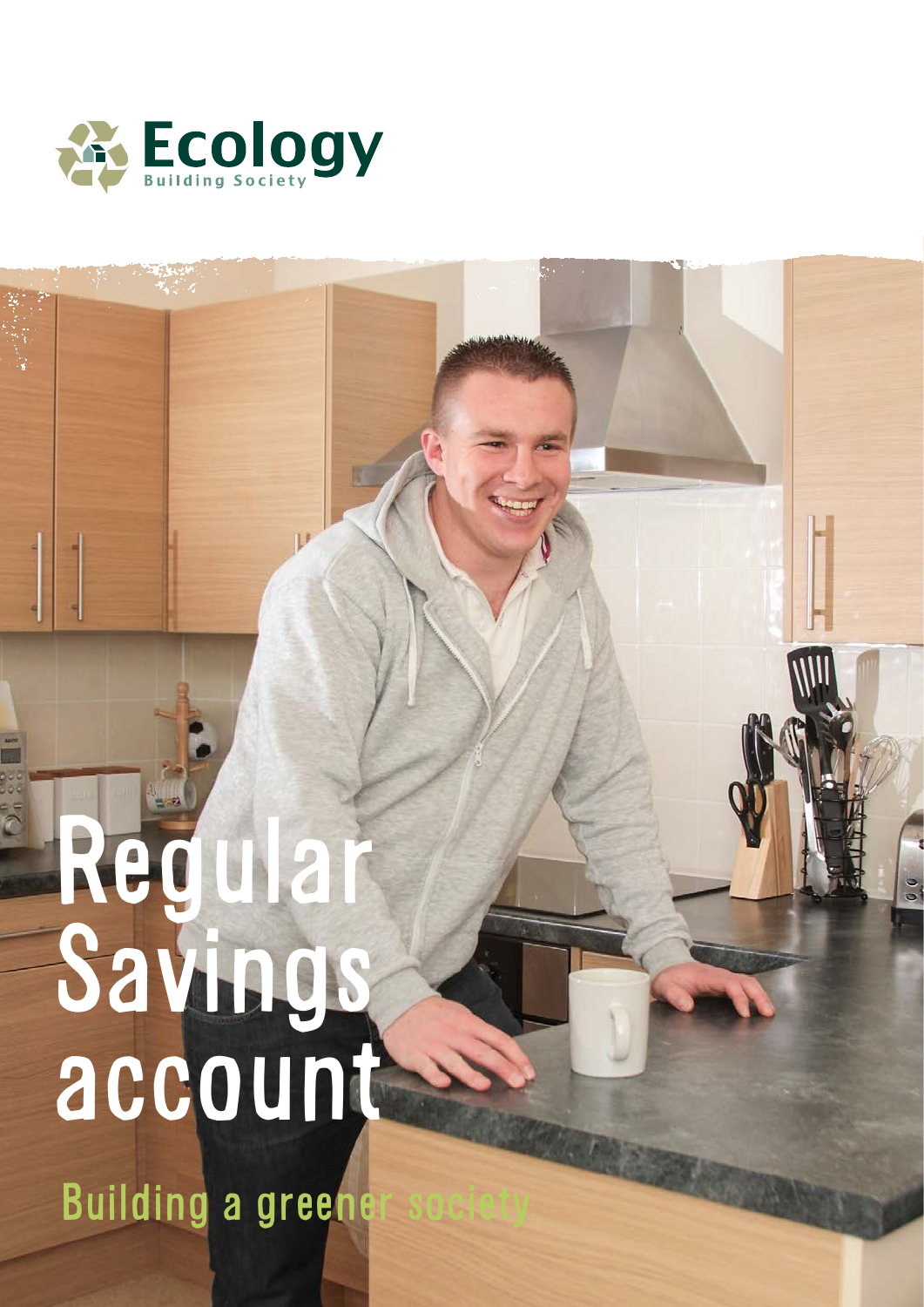

Our Regular Savings account is a limited-access monthly savings account offering a variable rate of interest of 1.30% gross\* p.a./AER\*\*. This account is suitable if you can afford to save regularly and want to earn a preferential rate of interest with Ecology.

The account can be used to save for a specific purpose, perhaps for a special occasion in the future or simply for a rainy day, as well as providing support for our lending on sustainable properties and projects. This is a low-risk account, but it would not be suitable if you need unlimited access to your savings, as there are restrictions on the number of withdrawals and missed payments you can make in a year.

# We put people and planet before profit

Saving with Ecology means joining a community of people who use their money to build a greener future. We use your funds to provide mortgages for projects that make a positive environmental and social impact, as well as providing a fair financial return for our savers. You can find out more about what makes us special and meet some of our members in our brochure: *Why choose Ecology for your savings?* 

## How your savings are protected

Your eligible deposits with Ecology Building Society are protected up to a total of £85,000 by the Financial Services Compensation Scheme (FSCS). Any deposits you hold above the limit are unlikely to be covered. For further information, please visit **fscs.org.uk**.

# Product Specific Conditions

#### To open an account

#### Online Applications

 Simply apply via our website **ecology.co.uk**. You will be taken through three key stages: online service registration; online application, and finally, providing an initial deposit to open your account

 You can make a deposit by bank transfer or Direct Debit. If you wish to operate your account also by post, you will need to provide a specimen signature. Contact **savings@ecology.co.uk**

#### Postal Applications

- **Simply complete our Regular Savings account application** form and return it to us with a completed Direct Debit form or a cheque made payable to 'Ecology Building Society re. [your name]'. Alternatively, to make your initial deposit via bank transfer, please add the relevant details where prompted on the application form
- On receipt of the completed application form we will create your account and issue your account number
- If paying by Direct Debit, the actual open date of your account will be the date the first Direct Debit payment is received
- $\blacksquare$  If paying by bank transfer, the actual open date of your account will be the date the bank transfer is received

#### General conditions

- $\blacksquare$  Please be aware of the identification requirements outlined in the brochure *Savings account identification requirements*
- $\blacksquare$  If you are an existing member of the Society, we may not need further evidence of identification, so please remember to quote your account number on the application form
- $\blacksquare$  To open and maintain an account, you will need to be resident in the UK and not resident for tax purposes anywhere other than the UK
- Young people aged 16 to 17 are also eligible to open an account. You can also open an account on behalf of a child under 16. In both instances, new accounts can only be made via postal applications. For more information visit **ecology.co.uk/savings-accounts/ regular-savings**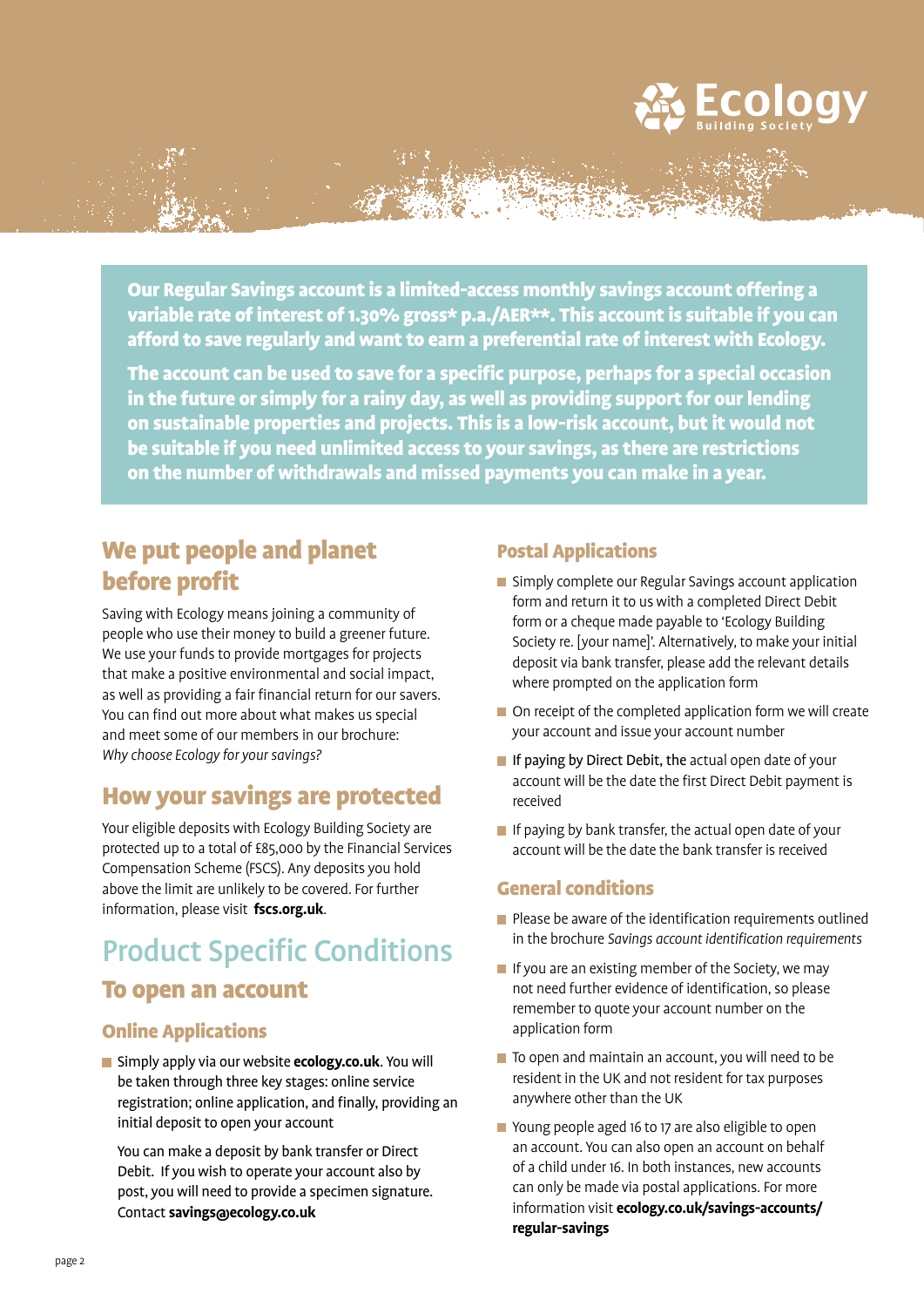

ang pang

¥٩

| <b>Summary Box</b>                                                  |                                                                                                                                                                                                                                                                                                                                                                                                                                                                                                                                                                                                                                                                                                                                                                                                                                                                                                                                                                                                                                                                                                                                                                                                                                                                                                                                                                                                                                                                                                                                                                                                                                                                                                                                                                                                          |
|---------------------------------------------------------------------|----------------------------------------------------------------------------------------------------------------------------------------------------------------------------------------------------------------------------------------------------------------------------------------------------------------------------------------------------------------------------------------------------------------------------------------------------------------------------------------------------------------------------------------------------------------------------------------------------------------------------------------------------------------------------------------------------------------------------------------------------------------------------------------------------------------------------------------------------------------------------------------------------------------------------------------------------------------------------------------------------------------------------------------------------------------------------------------------------------------------------------------------------------------------------------------------------------------------------------------------------------------------------------------------------------------------------------------------------------------------------------------------------------------------------------------------------------------------------------------------------------------------------------------------------------------------------------------------------------------------------------------------------------------------------------------------------------------------------------------------------------------------------------------------------------|
| <b>Account name</b>                                                 | Regular Savings                                                                                                                                                                                                                                                                                                                                                                                                                                                                                                                                                                                                                                                                                                                                                                                                                                                                                                                                                                                                                                                                                                                                                                                                                                                                                                                                                                                                                                                                                                                                                                                                                                                                                                                                                                                          |
| What is the interest rate?                                          | The Regular Savings account offers a variable rate of interest of 1.30% gross* p.a./AER**<br>Interest is calculated on a daily basis and credited to your account on 31 December each year.<br>* We pay all savings interest gross, which means that no tax is deducted. It's your<br>responsibility to pay any tax due, based on your individual circumstances. Tax rules<br>may change in future.<br>** AER stands for Annual Equivalent Rate and provides a means of comparing interest<br>rates by showing what the rate would be if interest was paid and added once a year.                                                                                                                                                                                                                                                                                                                                                                                                                                                                                                                                                                                                                                                                                                                                                                                                                                                                                                                                                                                                                                                                                                                                                                                                                        |
| <b>Can Ecology Building</b><br>Society change the<br>interest rate? | We may change interest rates at any time if we reasonably believe that the change is<br>needed for any of the following reasons (which may relate to circumstances existing at<br>the time or those that are expected to apply in the near future):<br>• to respond to changes in the Bank of England Base Rate<br>• to respond to changes in mortgage or interest rates generally (including the<br>interest rates paid on similar accounts by other providers of financial services)<br>• to enable us to manage the difference between the interest rates charged to<br>our borrowers and interest rates paid to our investors, or the providers of funds<br>to us, taking into account the interests of the Society, our members, and your<br>rights and interests as an account holder<br>• to respond to changes in the law or the decision of a court or ombudsman<br>• to meet relevant regulatory requirements<br>• to respond to new (or changes to) statements or codes of practice or industry<br>guidance designed to enhance consumer protection<br>• to reflect changes to our costs in providing the account, including<br>administration costs and costs of providing services or facilities<br>• to introduce or alter 'tiers' of interest where different rates apply depending on<br>the amount in the account.<br>Where we make any such change, we will act reasonably and we will only make the<br>change if we believe it is fair in the circumstances.<br>Any change we make to interest rates will be proportionate to the circumstances giving<br>rise to the change.<br>For further information regarding interest rate changes including the process for<br>notifying you, please refer to section 7 in our brochure Saving with Ecology - General terms<br>and conditions. |

**Eco** 

 $\overline{\mathbf{C}}$  $\bigcap$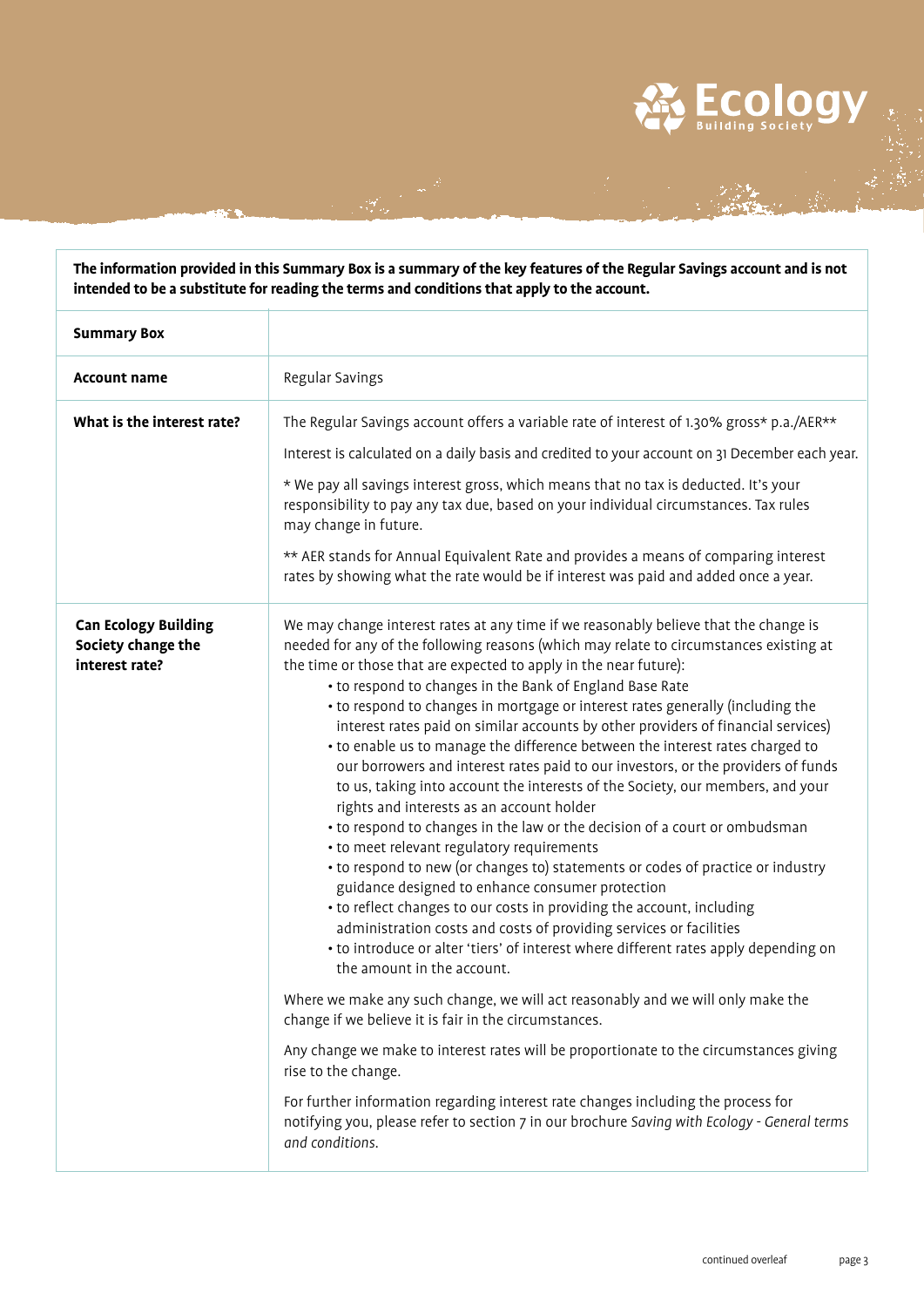

| What would the<br>estimated balance be after<br>12 months based on a<br>monthly deposit of £250? | Based on an interest rate of 1.30% gross, the estimated balance on a monthly deposit of<br>£250 after 12 months would be £3,021.13.<br>This projection is provided for illustrative purposes only and does not take into account<br>your individual circumstances.                                                                                   |
|--------------------------------------------------------------------------------------------------|------------------------------------------------------------------------------------------------------------------------------------------------------------------------------------------------------------------------------------------------------------------------------------------------------------------------------------------------------|
| How do I open and<br>manage my account?                                                          | Limited to one Regular Savings account per member.                                                                                                                                                                                                                                                                                                   |
|                                                                                                  | Operation via our online service (restrictions apply) or by free First Class Business Reply<br>post (available for postal applications only).                                                                                                                                                                                                        |
|                                                                                                  | Applications for this account can be made online or by posting a completed application<br>form. For details of how to open an account, please refer to page 2 of this brochure.                                                                                                                                                                      |
|                                                                                                  | With our online service, you can view your account transactions, send secure messages<br>and request withdrawals.                                                                                                                                                                                                                                    |
|                                                                                                  | Please allow up to 2 working days for payments to show on your account.                                                                                                                                                                                                                                                                              |
|                                                                                                  | Where the account is opened online, the initial deposit must be made online. For postal<br>applications the initial and any further deposits can be by cheque or bank transfer. All<br>subsequent deposits can be made by bank transfer, Direct Debit or cheque.                                                                                     |
|                                                                                                  | You can save between £25 and £250 a month with the maximum investment being £3,000<br>per calendar year.                                                                                                                                                                                                                                             |
|                                                                                                  | If your monthly payment is less than £250, you can top it up to the value of £250 by way of<br>a bank transfer or cheque.                                                                                                                                                                                                                            |
|                                                                                                  | Please note, if funds received take the monthly payment in excess of £250, these will<br>automatically be returned.                                                                                                                                                                                                                                  |
|                                                                                                  | Only one monthly Direct Debit can be set up and we will collect payment from your bank<br>account on the second working day of each month.                                                                                                                                                                                                           |
|                                                                                                  | The minimum amount required to keep a Regular Savings account open is £25.                                                                                                                                                                                                                                                                           |
|                                                                                                  | If you miss more than two payments in a calendar year we will close your account and<br>transfer the whole balance, including accrued interest, to an Easy Access account.                                                                                                                                                                           |
| Can I withdraw money?                                                                            | As there is no notice period with the Regular Savings account, you have unrestricted<br>access to your funds, however, only two withdrawals are allowed in a calendar year. If you<br>make three withdrawals in a calendar year we will close your account and transfer the<br>whole balance, including accrued interest, to an Easy Access account. |
|                                                                                                  | The minimum withdrawal amount is £25 and withdrawals must be for a specific amount<br>unless the account is to be closed. Accounts can be closed upon request and with no penalty.                                                                                                                                                                   |
|                                                                                                  | Withdrawals should be requested via our online service (restrictions apply). For postal<br>accounts, withdrawals can also be requested by using a withdrawal/notification form or<br>by sending us a letter signed by whoever is authorised to operate the account.                                                                                  |
| <b>Additional information</b>                                                                    | This brochure should be read in conjunction with the following documents before<br>applying for a Regular Savings account:                                                                                                                                                                                                                           |
|                                                                                                  | • Saving with Ecology - General terms and conditions<br>• FSCS Information Sheet<br>• Current savings rates and charges                                                                                                                                                                                                                              |
|                                                                                                  | · Savings account identification requirements                                                                                                                                                                                                                                                                                                        |

Ö เจ

謝